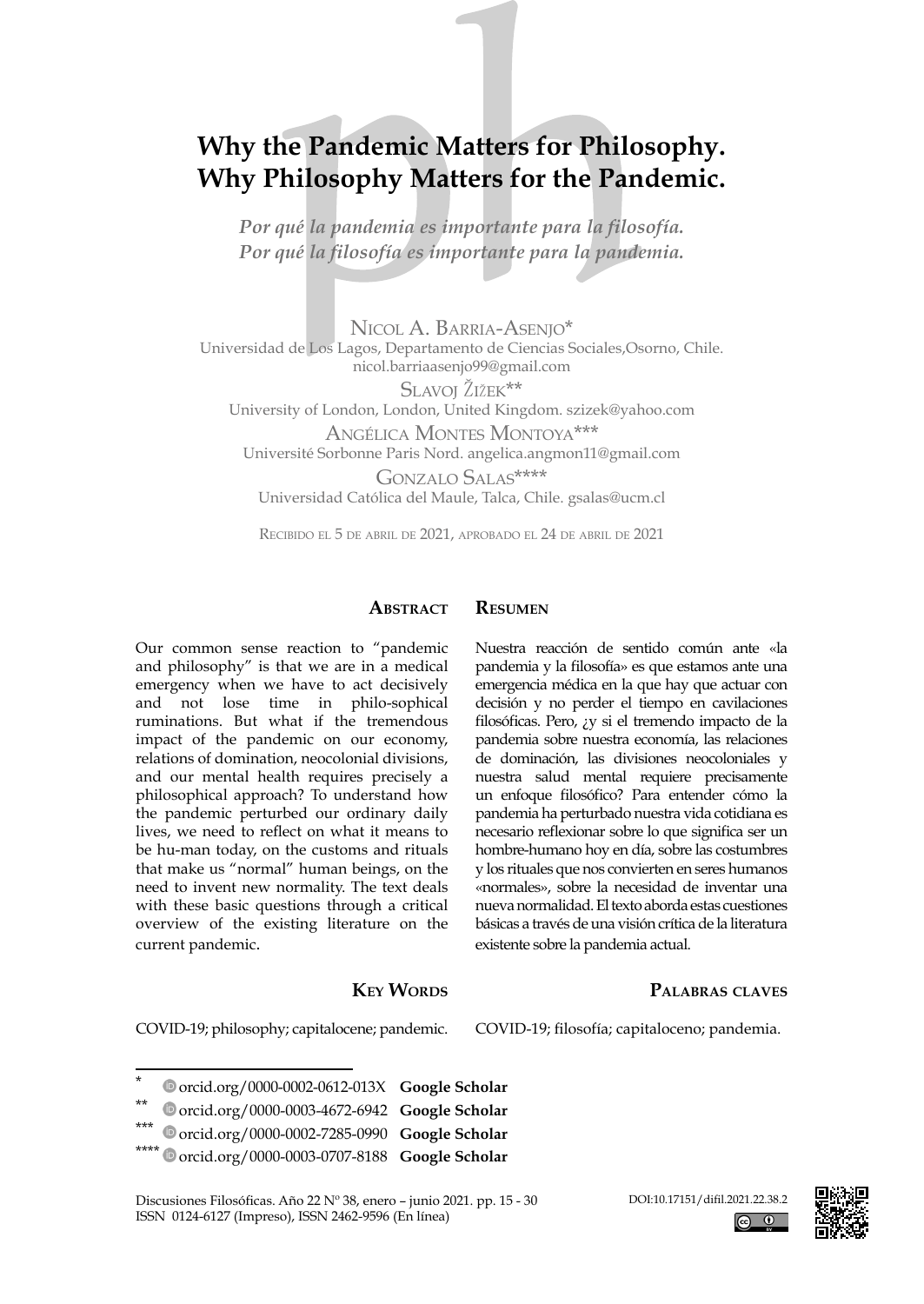#### **Introduction**

The Covid-19 pandemic came as a surprise and triggered changes in the structure of our world. Many of the prevailing logics, typical of the neoliberal capitalist model, were undoubtedly confronted by the force of nature. This, seen from an external and ambiguous perspective. Regarding this dilemma it is worth mentioning that this phenomenon, in its totality, is provoked by a virus from nature, and it has an effect on the very entrails of its nature's constitution and variables. It should be no surprise that nature in the XXI century has become deeply altered, mutated, and transformed by late capitalism and globalization as well as by the great ambitions of power, control, and progress that end up affecting life itself.

The thesis of Pavón-Cuellar (2021) is that the pandemic virus is driven by the virus of capital, the latter is even more deadly and threatening of species, nature, fertile land, and the future. The neoliberal capitalist project has, since the 1990s, been gaining ground, consolidating itself, and brought us closer and closer to the end of the world $^{\text{\tiny{1}}}.$ 

One of the phrases that quickly went around the world in the context of the Chilean protests of October 18, 2019 was written on a mural in the city of Santiago by the protesters "Another end of the world is possible." This phrase did not encrypt what in an extremely short time gap would happen: the virus. The pandemic ended up exhibiting and, at the same time, producing a modification to the underlying logics in which everything was dragged along by capitalism.

As an effect of the process and the evolution of the pandemic, the priorities of goverments, the social differences of ethnicity (Marshall 2020; Sze et al 2020) and gender (Woulfe & Wald 2020; Chang 2020; Chauhan 2020; D'Annibale, D. A. et al 2020; Estrella et al 2020), the inequity in the regions of Latin America<sup>2</sup> and Africa, (Pavón-Cuellar 2021), the scarce social justice (Sánchez-Vidal 2017) and many of the pre-existing gaps were increased. It is from that complex pandemic

<sup>1</sup> Pavón-Cuellar, D (2021) Virus of capital. Manuscript "Perhaps the most transformative, the most revolutionary is to use the pandemic to turn to ourselves and remind ourselves: to remember what we are, to rediscover that we are more than ourselves; that it is not my life but ours that matters, and that only together we will become all that we are, what we have not wanted to be, what we are constantly immolating to capital, with its logic of accumulation and devastation."

<sup>2</sup> According to the International Monetary Fund (IMF) and the International Monetary and Financial Committee (IMFC), we found that the hit in Latin American economies corresponded to -8.1% recovered from : https://www.bancomundial.org/es/publication/global-economic-prospects

**<sup>16</sup>** Discusiones Filosóficas. Año 22 Nº 38, enero - junio, 2021. pp. 15 - 30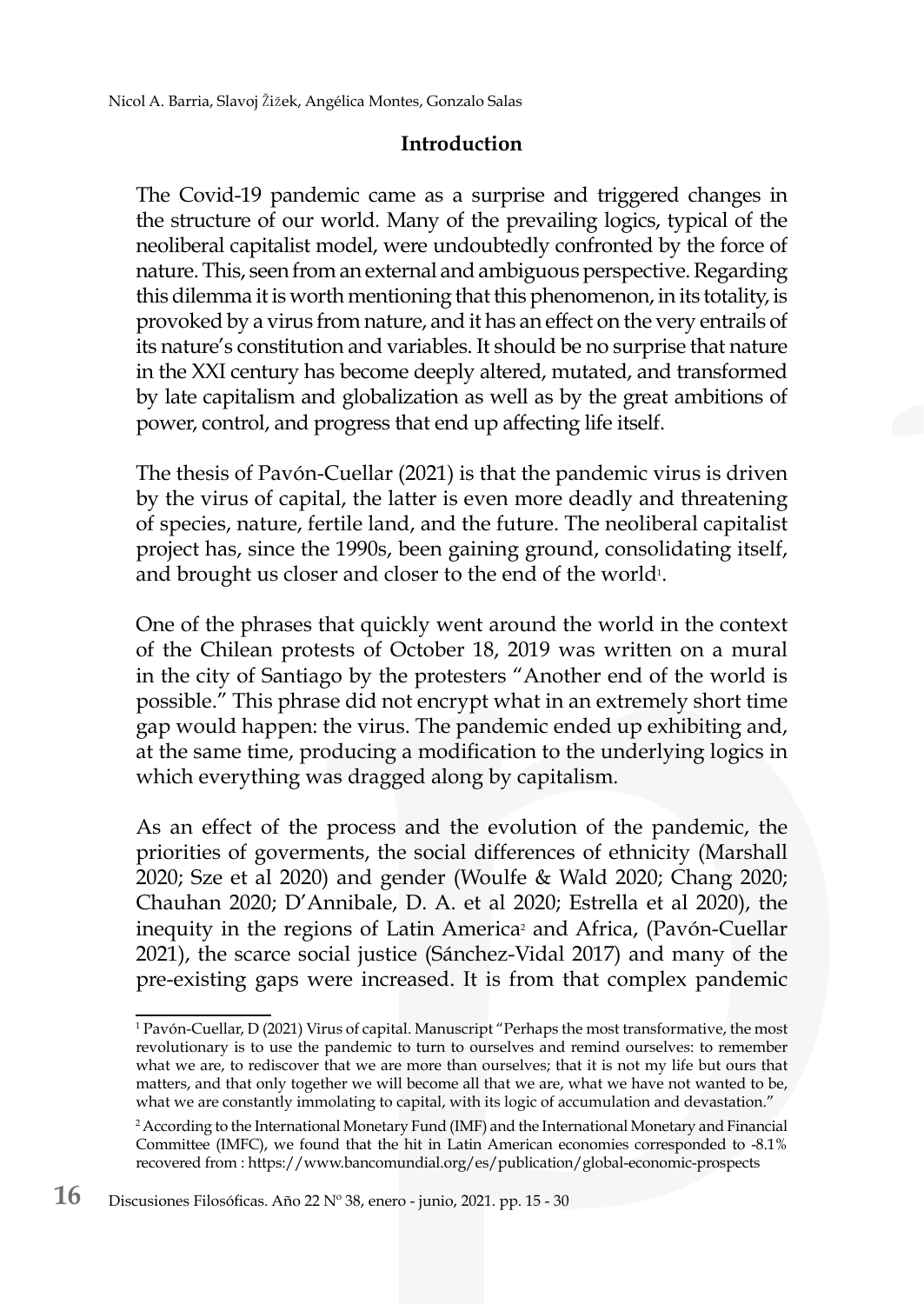scenario, that the false image of "Universality" (Althusser 1971; Laclau, Butler and Žižek: 2000; Larrain: 1979) produced by the propagation and persistence of the virus, propitiated the ideological veil to collapse<sup>3</sup>. The pre-ideological (Žižek 2003) conditions and the political disavowal after their collision activated new "processes of ideologization" (Ellacuria 2009) and new forms of ideology. It is just a matter of time for them to show their outcome: The proposal is to de-globalize the pandemic in order to subjectivize the phenomenon and confront it according to the material and non-material needs of each geographical space.

Similarly, in the history of humanity there are similar events that invite us to consider the Covid-19 pandemic as a mere repetition of what capital needs for its expansion and proliferation. For example, the well-known Black Death, "despite the centuries that have passed since then, it is still recent and weighs in our imaginary, because it was, by far, the deadliest of the pandemics suffered by the European population, which, under its scourge and in less than a decade (from 1346 to 1355, approximately) (Juaristi 98) overcame that historical crisis and began to articulate a false illusion of omnipotence that fell again with the arrival of Covid-19<sub>4.</sub>

We cannot affirm that nothing has been learned from plagues and viruses such as influenza, Ebola, AIDS, and cancer that have attacked and disrupted daily life throughout the last century. Indeed, there have been changes: improvements in health policies, increase of structures in charge of socio-cultural problems, as well as scientific advances focused on health and immunity. However, going back to square one is what has been happening since the arrival of the COVID-19 pandemic, a return that does not ensure the future, it only manages to incorporate the crisis signifier in the world equation that composes the formula for approaching the end of the world or the new end of the world $\bar{s}$ .

<sup>3</sup> We will understand ideology for the framework of this work as Terry Eagleton points out, we quote: "the term ideology, in other words, seems to refer not only to belief systems but to matters of power" (Eagleton 24).

<sup>4</sup> Here the notion of ideology takes place, according to Žižek "The function of ideology is not to offer us a vanishing point from our reality, but to offer us social reality itself as an escape from some traumatic, real core (...) An ideology "takes hold of us" really only when - we feel no opposition between it and reality - namely, when ideology manages to determine the mode of our everyday experience of reality" (Žižek 76-77).

<sup>5</sup> According to the International Monetary Fund (IMF) and the International Monetary and Financial Committee (IMFC) we find ourselves "in an unprecedented situation in which a global pandemic has turned into an economic and financial crisis. Given the sudden disruption of economic activity, global output will contract in 2020" Retrieved from: https://www.imf.org/es/News/Articles/2020/03/27/ pr20114-joint-statement-by-the-chair-of-imfc-and-the-managing-director-of-the-imf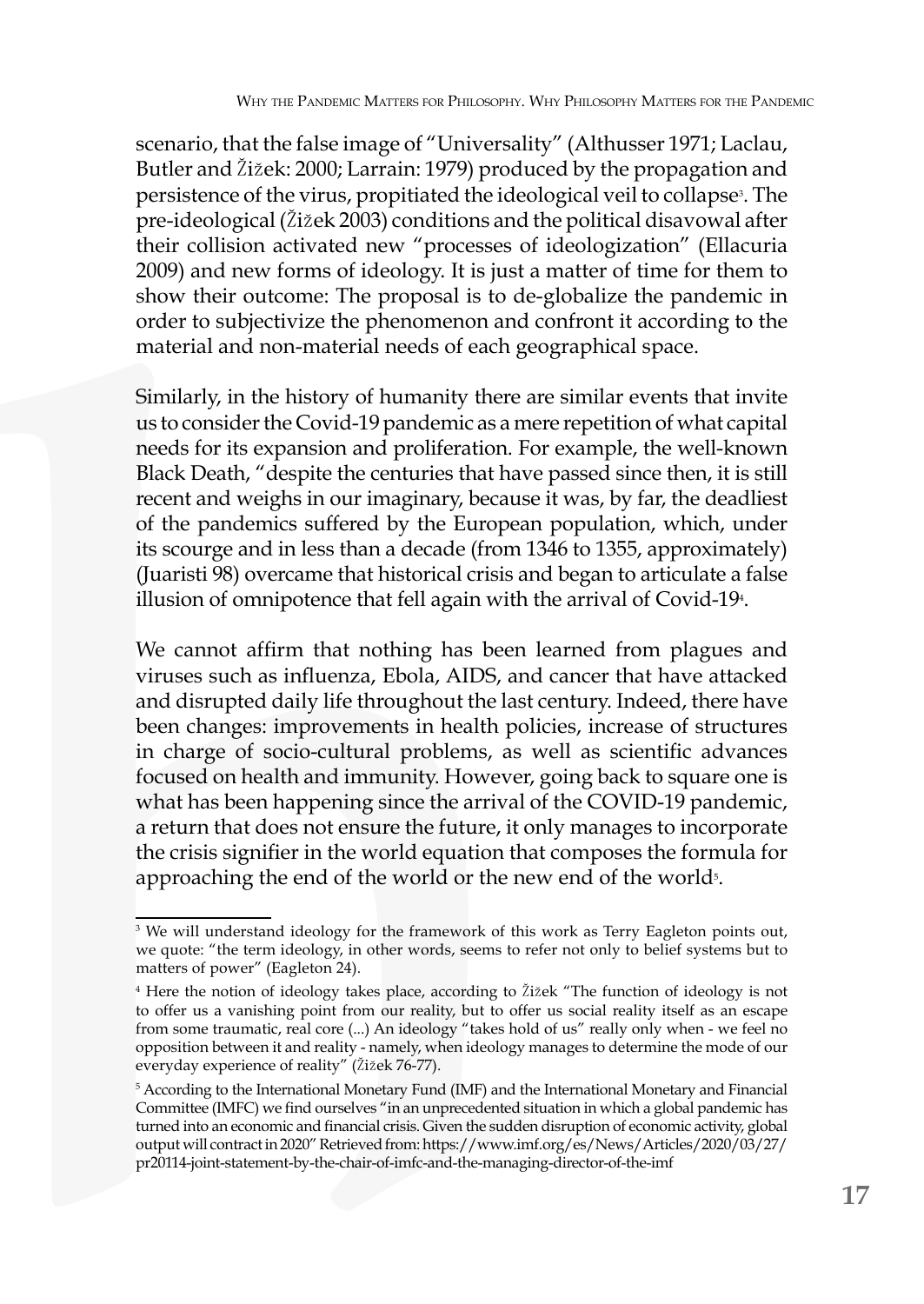Nicol A. Barria, Slavoj Žižek, Angélica Montes, Gonzalo Salas

Another fact to consider is that the rapid proliferation of the virus, in part, was driven by the same advances of the time, and we are only living and feeling what it is to be in our time, rethinking what it is like to live in the midst of the effects of capitalism, inevitably we are immersed in the weight of the construction of history in the present time. Althusser (1988) with his concept of "Geschichte" does not provide a starting point for questioning the viewpoints and perspectives from which we can observe reality or the realities that are active. Through the notion of the late Althusser it is possible to find a type of random history, far from repetition and from the endless return produced by the becoming. Perhaps, the socio-political, health and global dilemma unfolded and evidenced with the pandemic of the XXI century produces that, after the tiredness of repetition, a new chapter be reworked. Also a different opening emerges from the spontaneous, uncontrolled and predetermined actions, and that is what produces a fissure perpetuated by the co-construction of the reality(ies) of capital, the model and history itself.

#### **Reloading a new repetition.**

COVID-19 fatigue now extends even to theory: since the beginning of 2021, it is usual to be tired of writing and reading new and new commentaries on the pandemic: the same situation dragged on and on. The weariness even extended to trying to make the same point over and over again<sup>6</sup>. The paradoxical thing here is that, although obeying repetitive and stable habits is supposed to make life tiresome, what we are tired of these days is precisely the absence of those stable habits: we are tired of living in a permanent state of exception, waiting for new regulations from the State to tell us how to interact, unable to relax in our daily lives.

Rainer Paris among many others, published in September 2020 "Die Zerstörung des Alltags"- an essay in which he deplores the ongoing destruction of everyday life. He claimed that the pandemic poses a threat to the routines that hold a society together.

<sup>6</sup> Barria-Asenjo (2021) "In Pandemic, the sale of this type of smart phones, computers, Tablets, in short, all the wide range of offers and models increased significantly. Locked up in our homes, without much to do, and without other options, the telephone helped us to "Feel connected", to feel accompanied, to try to repair the fissure of our daily life. However, thanks to this, the wealth of many increased, the illusion of freedom must have vanished when the symptoms of stress in the western population unfolded to infinite levels, the cell phone or the computer do not represent a form of distraction, rest or enjoyment>> paper prepared in the framework of the launching of the book "Virus of Capital" by Pavón-Cuellar, 2021.

**<sup>18</sup>** Discusiones Filosóficas. Año 22 Nº 38, enero - junio, 2021. pp. 15 - 30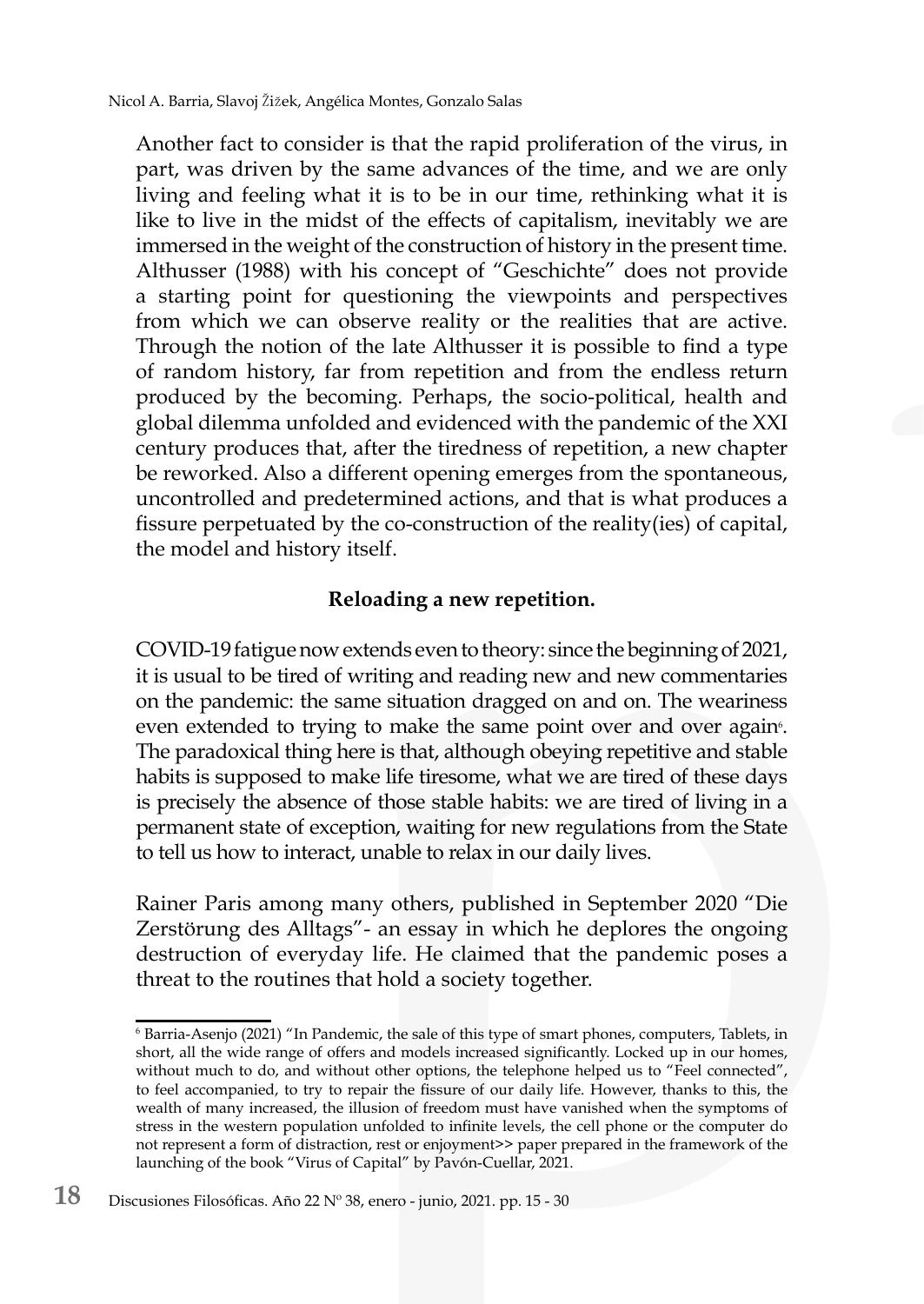In this connection, the American producer Sam Goldwyn, after being informed that critics complain that there are too many old clichés in his films, wrote a memo to his scenario department: "We need more new clichés!". He was right, and this is our most difficult task today: to create "new clichés" for everyday life. There are, of course, great cultural differences in the workings of this fatigue.

Byung-Chul Han (2021) is right when he points out that COVID-19 fatigue is much greater in Western developed societies because subjects live there more than elsewhere under the pressure of the compulsion to achieve:

> "The compulsion to achieve to which we subject ourselves /…/ accompanies us during leisure time, torments us even in our sleep, and often leads to sleepless nights. It is not possible to recover from the compulsion to achieve. It is this internal pressure, specifically, that makes us tired. /…/ The rise of egotism, atomization, and narcissism in society is a global phenomenon. Social media turns all of us into producers, entrepreneurs whose selves are the businesses. It globalizes the ego culture that erodes community, erodes anything social. We produce ourselves and put ourselves on permanent display. This self-production, this ongoing "being-on-display" of the ego, makes us tired and depressed. /…/ Fundamental tiredness is ultimately a kind of ego tiredness. The home office intensifies it by entangling us even deeper in our selves. Other people, who could distract us from our ego, are missing. /…/ An absence of ritual is another reason for the tiredness induced by the home office. In the name of flexibility, we are losing the fixed temporal structures and architectures that stabilize and invigorate life<sup>7</sup>."

One would have thought that if depressive tiredness is caused by the way we are all the time self-exposing in late capitalism, then the pandemic lockdown should make things easier (since we are much more time socially isolated, we experience less pressure to perform for others). Unfortunately, the effect is almost the opposite: our business and social contacts are to a large extent transferred onto Zoom and other social media where we play the game of self-exposing even more intensely, attentive of how we will appear there, while the space for socializing and relaxing that can escape the pressure to exhibit is largely

<sup>7</sup> See: https://www.thenation.com/article/society/pandemic-burnout-society/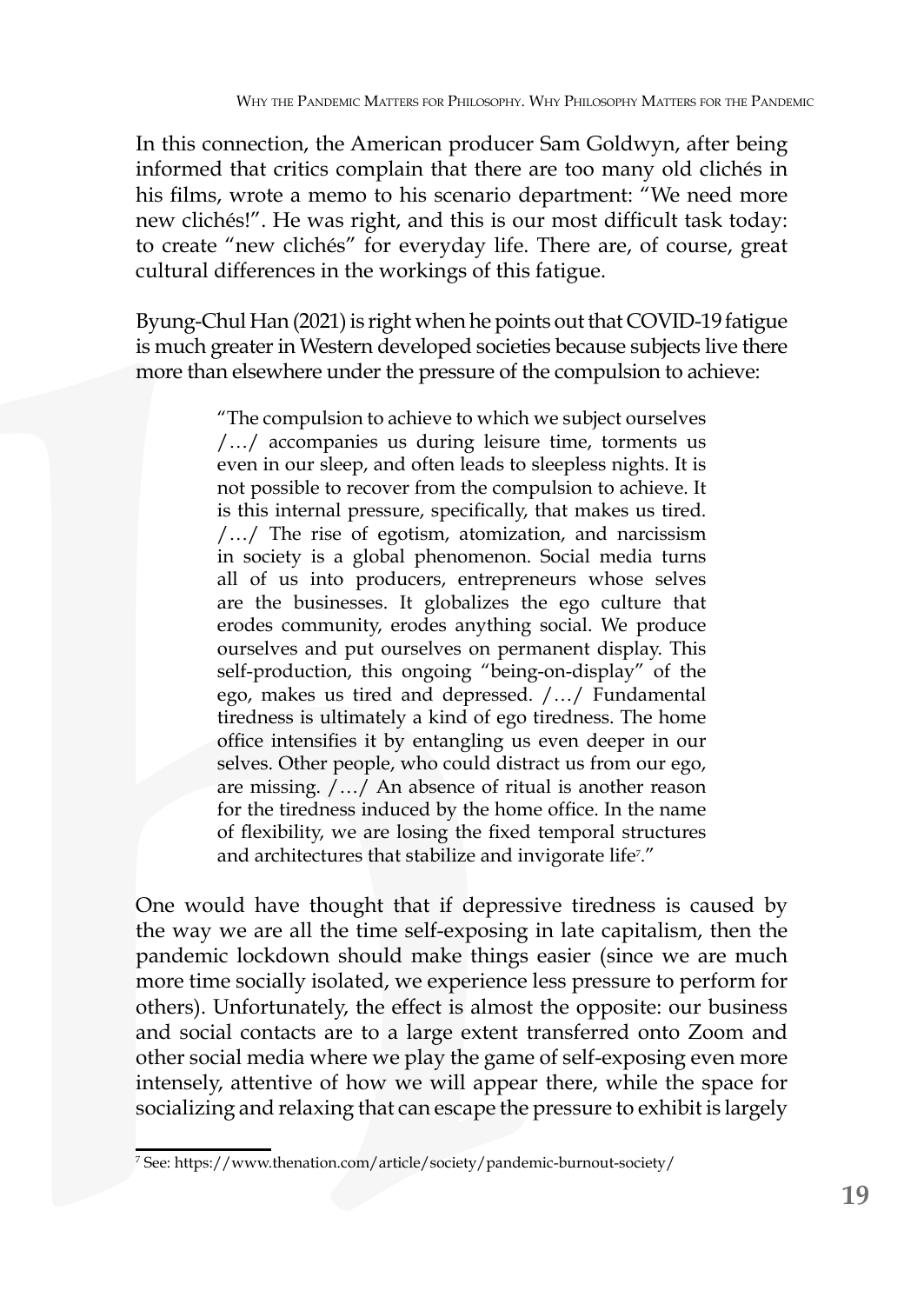eliminated. The paradox is thus that, with the pandemic, the continuous being-on-display is even strengthened by lockdown and home work: one shines with energy on Zoom, one sits tired alone at home.

So we can clearly see how even such an elementary feeling like tiredness is ultimately caused by ideology, by the game of self-exposing what is part of our everyday ideology. Mladen Dolar designated our predicament with a term borrowed from Walter Benjamin, Dialektik im Stillstand: dialectic at standstill, but also in suspense, awaiting anxiously that things will begin to move, that the New will explode. However, the feeling of standstill, the numbness and growing unresponsiveness which lead more and more people to ignore news and to stop even caring about the future, is very deceptive: it masks the fact that we are within an unprecedented social change. Since the rise of the pandemic, the global capitalist order has changed immensely, the big break that we are anxiously awaiting is already going on.

### **COVID-19 and Capitalocene**

The global health crisis provoked by the pandemic has opened up a wide spectrum of political discussions, which transcend the debate of the classical dispute between left versus right or capitalism versus socialism. The discussion has now been placed into a broader field that would encompass all aspects of our existence (culture, politics, economy, health situation, environment, etc.) as a species. In other words, the pandemic crisis of COVID-19 forces us to focus on the balance between the zôê and the bios<sup>8</sup>. The zero point of the construction of any political and social project to come is no longer the great maneuvers of struggle for the destructuring (and even eventual destruction) of the capitalist economic project (accompanied by political neoliberalism) is at stake. However, the construction of a change in politics and economics must be observed and it should consider "life as such or natural life" (zôê) of all that makes up the set of species that inhabit the planet and the "human way of life" on which the possibility of existence of any political community, a bios politico, rests.

It is worth asking how this shift in interest from the human or nature occurs? and why now? However, the question of life and the place it

<sup>8</sup> «Les Grecs ne disposaient pas d'un terme unique pour exprimer ce que nous entendons par le mot vie. Ils se servaient de deux mots […]: zôê, qui exprimait le simple fait de vivre, commun à tous les êtres vivants (animaux, hommes ou dieux), et bios, qui indiquait la forme ou la façon de vivre propre à un individu ou à un groupe» (Agamben, 1997, p. 9).

**<sup>20</sup>** Discusiones Filosóficas. Año 22 Nº 38, enero - junio, 2021. pp. 15 - 30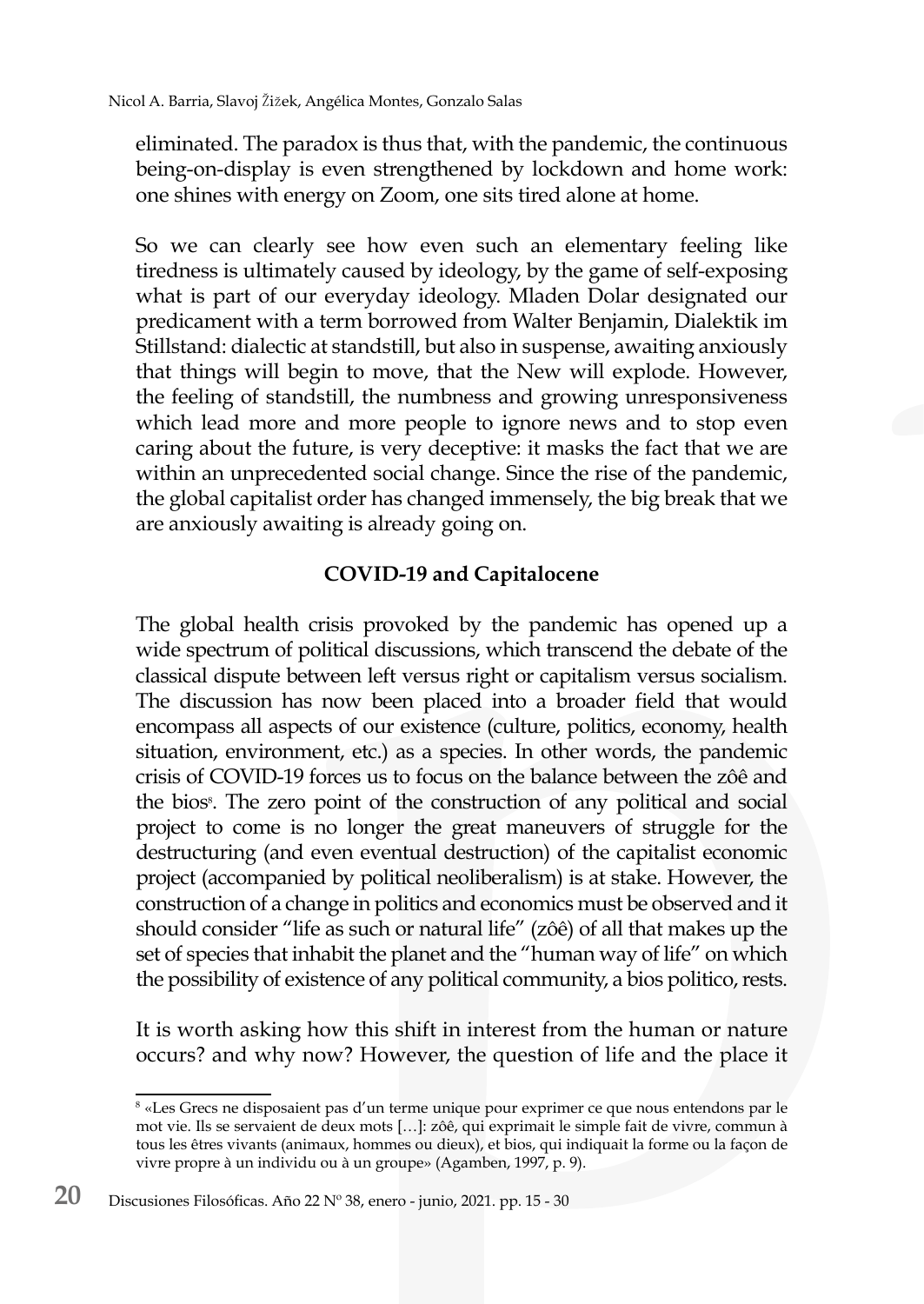occupies in the spaces of political dispute has always been present, although placed in the background. Thus, for example, we could suppose that the demand for social and economic rights presupposes - in an indirect way - the demand for the equal sustainability of the "human way of life" for all the subjects of the species, regardless of the geographical spatiality in which they are located (countries of the North or of the South; developed or developing countries). A different thing happens with "life as such", which has been left in the background.

The non-equivalence, in terms of value, of animal and plant species with the human species has been a constant in the history of ideas and sciences. Modernity as heir to this tradition ended up potentializing the hierarchy between life and human forms through the distinction between culture/nature or human/non-human (Latour 2017). In this way, human life was placed at the center of the debate on politics, generating an anthropocentrism in the various analyses and proposals around politics.

The reason for this renewed interest in the ecosystem and its relationship with capital and the state (legal order) is (re)updated with the COVID-19, the world-system theory (Wallerstein), social and environmental history that highlight the fact that economic and social dominations must think about the place of the Human in the scale of the planetary ecosystem.

This debate has been agitating in a semi-underground way the theoretical disputes of the last 20 years<sup>9</sup>. The works of several authors such as Bruno Latour (1991, 2017) or Naomi Klein (2008, 2019), have placed the climate issue at the heart of the debate as the heart of a global geopolitical dispute, in which what would be at stake are no longer international markets; value chains in production or capital. What is in dispute is the capacity to ensure a terrestrial space for the human species itself; what is in dispute is our very existence as a species.

For Latour this situation has substantially transformed the terms of the debate, thus the very vision of the future and of progress has been modified:

<sup>9</sup> While the Western world was entering a new cycle of international war tensions, marked by the "fight against terrorism" after the 9/11 attacks in the United States, the US was entering a new cycle of international war tensions, marked by the "fight against terrorism" after the 9/11 attacks in the United States.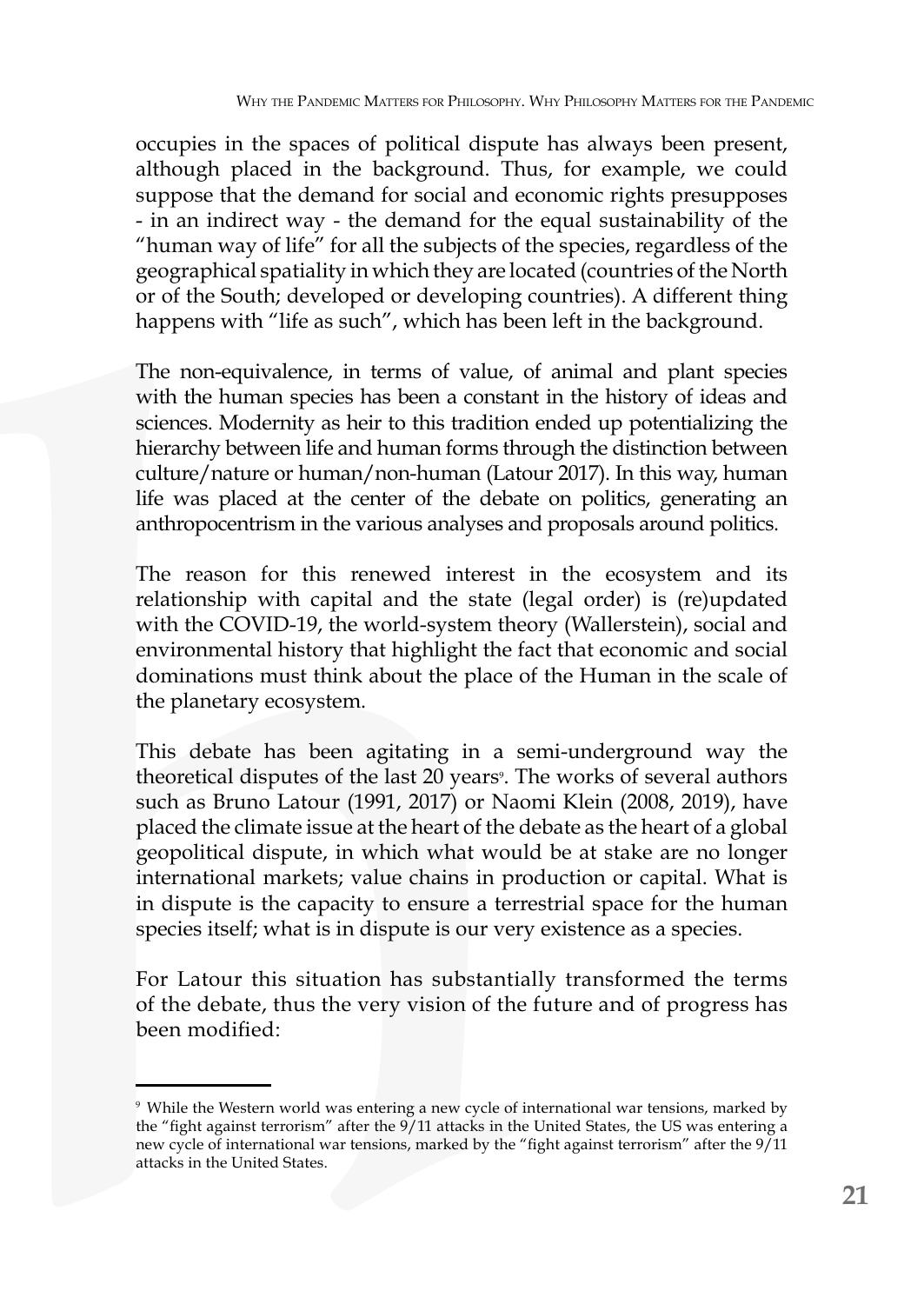We have moved from a temporal version to a spatial version. In the progressive tradition, the future had no space. From now on, any temporal projection is superseded by the fact that we must also define the space in which we will have a future. This changes the game, and the ideas of progress, emancipation, hope (Latour 16).10

Indeed, for Latour, the question of the future and/or progress now necessarily passes through the question of the Anthropocene, that is, the impact that invasive human activity has generated on the planet's ecosystems, to the point of being seen as a destructive force on a geological scale. The human footprint has ended up generating a geological epoch in the history of the planet (Steffen 2015). The understanding of this negative impact of the human species has produced a field of debate within which it is sought to determine - on a timeline - from what moment the presence (footprint) of human life becomes a threat to the planet itself (Ortiz 2015). In this context, the notion of capitalocene appears (Moore 2016; Bonneuil 2017) from which it seeks to specify that the cause of the climate disaster that threatens the planet's biosphere is the result of the capitalist mode of production and neoliberal policies. This is how the French historian Christophe Bonneuil explains it:

If the trigger point of the Anthropocene is still the subject of debate (The conquest and ethnocide of America? The industrial revolution and the birth of fossil capitalism? The atomic bomb and the "great acceleration" of the post-1945 era...), it is now widely recognized that what we are experiencing, much more than an "environmental crisis", it constitutes a geological change and a new human condition (...) the Anthropocene was an Occidentalocene! In 1950, North America and Western Europe had Europe had emitted almost 3/4 of the greenhouse gases since 1750. While the human population has multiplied by ten in the last three centuries, the capital has multiplied by 134 between 1700 and 2008<sup>11</sup> (Bonneuil 53-54).

<sup>10 «</sup>Nous sommes passés d'une version temporelle à une version spatial. Dans la tradition progressiste, le futur était sans espace. Désormais, toute projection temporelle est rattrapée par le fait qu'il faut, aussi, définir l'espace dans lequel nous aurons un futur. Cela change la donne, et les idées de progrès, d'émancipation, d'espoir» (Trad. al español de la autora).

<sup>&</sup>lt;sup>11</sup> Si le point de déclenchement de l'Anthropocène reste discuté (la conquête et l'ethnocide de l'Amérique ? La révolution industrielle et la naissance du capitalisme fossile ? La bombe atomique et la « grande accélération » d'après 1945 ?), le constat est désormais partagé que ce que nous vivons, bien plus qu'une « crise environnementale », constitue un basculement géologique en même temps qu'une nouvelle condition humaine (…) l'Anthropocène fut un Occidentalocène ! En 1950, l'Amérique du Nord et l'Europe de l'Ouest avaient émis près des 3/4 des gaz à effet de serre depuis 1750. Si la population humaine a grimpé d'un facteur dix depuis trois siècles, le capital s'est accru d'un facteur 134 entre 1700 et 2008.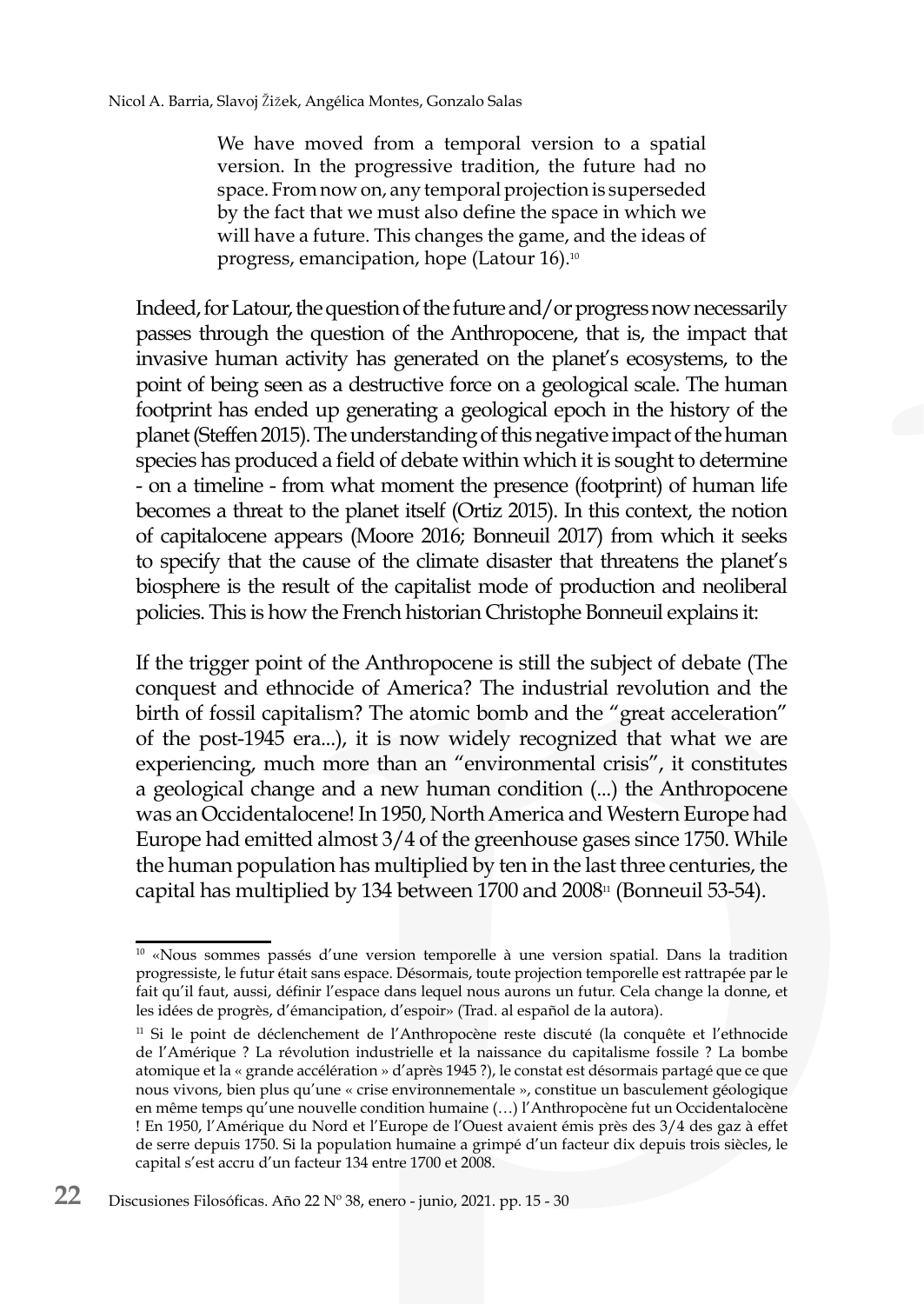For Bonneuil, climate disruption and the threat of the so-called sixth extinction<sup>12</sup> are first and foremost the result of a logic of organization of economic production in the service of the self-styled modern Western world, in which an idea of technical progress, whose centrality in a logic of accumulation of capital, of goods, of means of exploitation of nature and of the human<sup>13</sup> is abounding. In other words, the "great acceleration" (the geological, morphological and climatic modifications on the main ecosystems of the planet) must be seen in the light of historical-economic events. The industrial revolution of the 19th century, followed by globalized capitalism and neoliberalism (Bourdieu 1998) are events that have been shaping not only the forms of production and accumulation, but also the power relations around life itself (Esposito 2021).

A new reading of the notions of capital, development, production, exchange and accumulation seems to be imposed on those who attest to the existence of this Capitalocene and Occidentalocene. Thus, for example, Bonneuil is indispensable for a new vision of the very notion of inequality. In the context of the Capitalocene, inequality should not only be measured in terms of wealth distribution, but also in terms of the "ecological and historical debt" of Western industrial countries (North America, Western Europe) towards developing countries. It is a question of taking into account the system of world-ecologies. The idea would be that in the face of the climate threat, all the exchanges that have a major impact on the fragile ecosystem that guarantees the bios must be observed.

While the Marxist notion of unequal exchange was concerned with a degradation of exchange relations between the periphery and the center measured in terms of quantity of labor, that of "unequal ecological exchange" explores the asymmetry that occurs when peripheral or dominated territories of the world economic system export products with a high ecological use value in exchange for products that have a lower ecological use value or even generate pollution. This ecological value can be measured in terms of the hectares needed to produce various goods and services, using the indicator "ecological footprint" (Bonneuil 55).

<sup>12</sup> UNESCO, Lexicon of the Anthropocene, https://es.unesco.org/courier/2018-2/lexico-del-antropoceno

<sup>&</sup>lt;sup>13</sup> "If the trigger point of the Anthropocene remains the subject of debate (The conquest and ethnocide of America? The industrial revolution and the birth of fossil capitalism? The atomic bomb and the "great acceleration" of the post-1945 era...), it is now widely recognized that what we are experiencing, much more than an "environmental crisis", constitutes a geological change and a new human condition" (the translation is ours).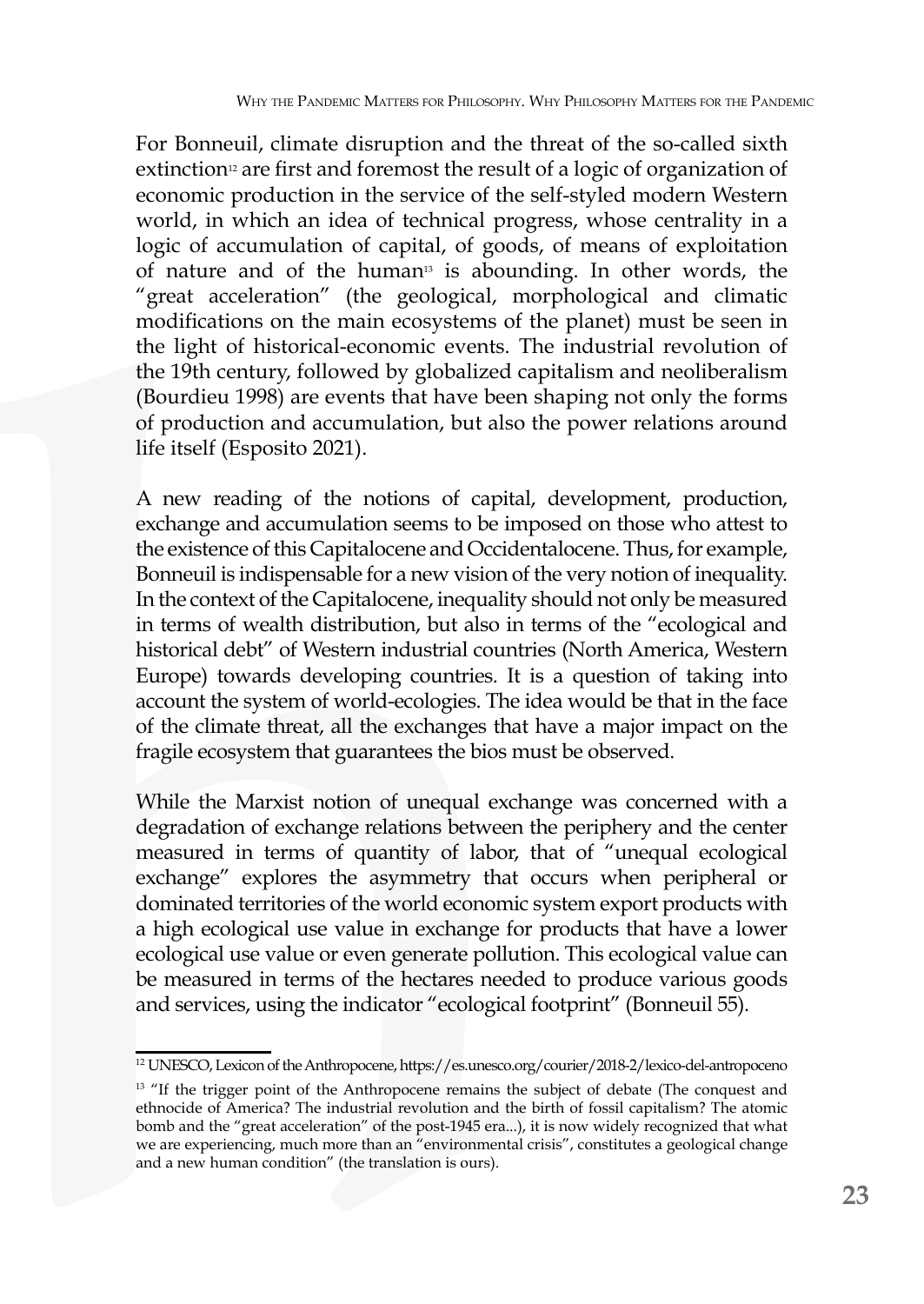Bonneuil's position joins that of other authors from the global South who have been demanding a new reading of development, for example, Arturo Escobar in his work "The Invention of the Third World" (2007) questions the vision of development based on the triad of Technology, Science and Capital, as engines of any possibility of social progress. This vision of neoliberal development that has been imposed (through discursive representation regimes such as "good development") must give way to a new phase for the struggles for global biodiversity from the territories14. It becomes urgent to overcome the characteristic features of the advanced societies of the time: high levels of industrialization and urbanization, technification of agriculture, rapid growth of material production and living standards, and widespread adoption of modern education and cultural values.

For Escobar, classical Marxism focused its interest on the exploitation of man, on surplus value, on the accumulation of capital. Leaving aside the problem of the capitalization of nature, today it is urgent that contemporary Marxism turns its eyes to this great oblivion. From these notions we bet on a holistic critique of capitalism and neoliberalism, which tends to a renewed alternative and that elevates us above the debate Capitalism versus Communism15.

For that, as the French philosopher Barbara Steigler (2020) suggests when referring to COVID-19 that "evidently, this is an exceptionally serious phenomenon because, beyond the viral attack, the progression of the disease is linked to social inequalities and the ecological crisis. The continuous increase in chronic diseases makes populations more vulnerable to aggravated health risks."<sup>16</sup> The pandemic, with its rapid spread and its lethal consequences, is first and foremost the expression of a syndemic. That is, the convergence of an epidemiological factor (in this

<sup>&</sup>lt;sup>14</sup> "Struggles against poverty and exploitation can be ecological struggles insofar as the poor try to keep natural resources under community rather than market control, to control and resist the monetary valorization of nature" (Escobar: 337).

<sup>15</sup> To go deeper See Žižek (2020) "perhaps another ideological virus, and a much more beneficial one, will spread and hopefully infect us: the virus of thinking of an alternative society, a society beyond the nation-state, a society that actualizes itself in the forms of solidarity and global cooperation (Žižek .22)

<sup>16 «</sup> En clair, il s'agirait d'un phénomène d'une gravité exceptionnelle car, par-delà l'attaque virale, la progression de la maladie serait liée aux inégalités sociales et à la crise écologique. L'augmentation continue des maladies chroniques fragilisant les populations face à des risques sanitaires aggravés » (la traducción es nuestra) Estas declaraciones fueron dadas por Steigler al periódico https://www. lemonde.fr/idees/article/2021/02/03/de-la-democratie-en-pandemie-de-barbara-stiegler-quandle-covid-19-change-les-regles-du-jeu\_6068583\_3232.html Consultado el 17/04/2021.

**<sup>24</sup>** Discusiones Filosóficas. Año 22 Nº 38, enero - junio, 2021. pp. 15 - 30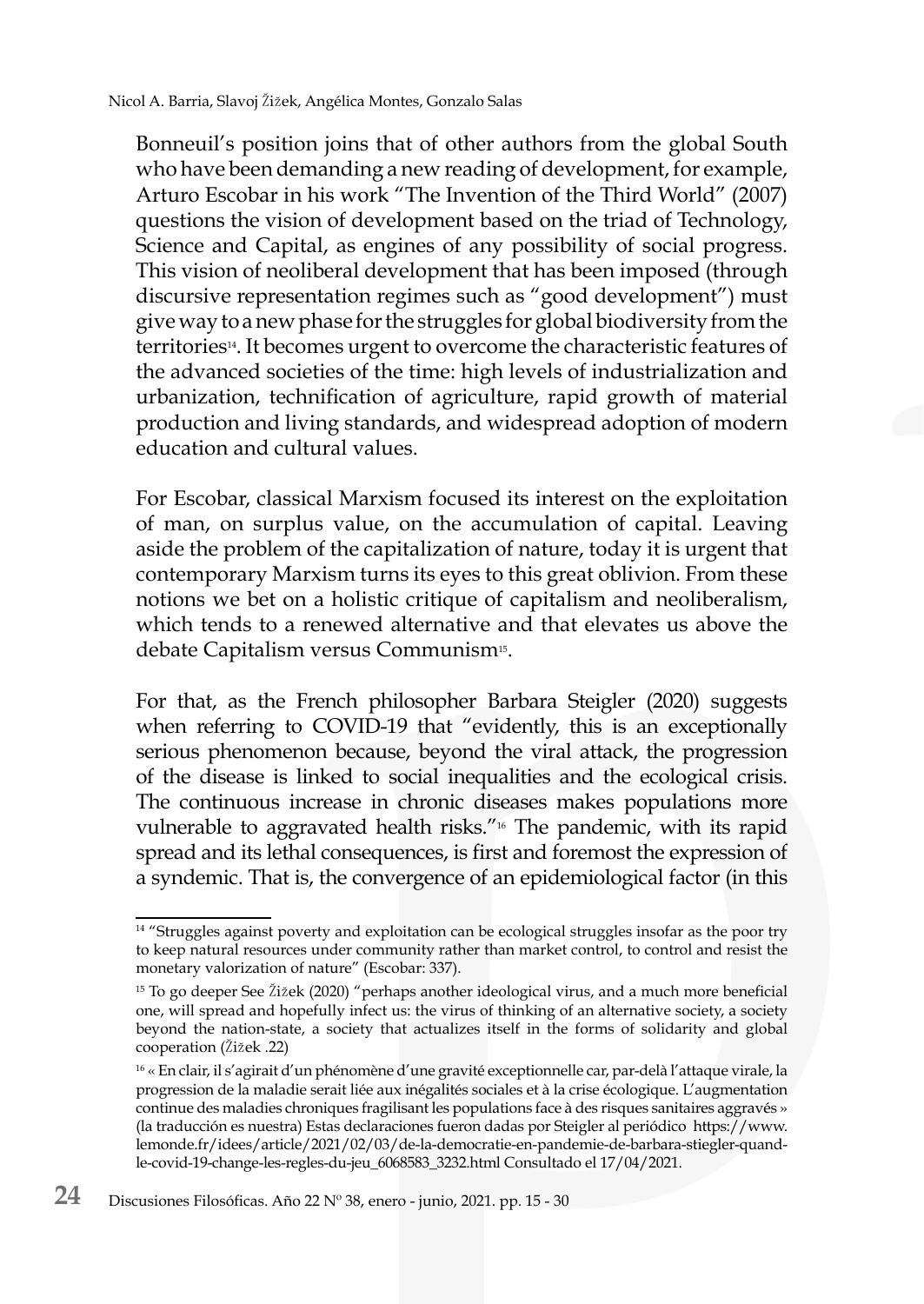case COVID-19) and a set of unfavorable socioeconomic circumstances that have affected several vulnerable groups in terms of health and access to quality medical services (Montes: 2021). The great challenge is to establish a new critique that returns to neoliberalism to fracture its tentacles of biopower, its "founding violences" in the economy, institutions, law and governance (Lazzarato 2020) including the ecosystem-world and thus precede the new fascisms that would seek to re-domesticate, re-conduct society to order, using the category of Pandemic as a strategy of control of the social body, legitimizing states of exception to come, characterized by disjunctions: health/freedom or life/democracy.

## **By way of closing**

Undoubtedly, we are facing one of the most complex pages of global society in the last century. Not since the Second World War and its end in 1945 has there been a scenario of such misery in different corners of the globe. Of course, we are not going to compare the 70 to 83 million deaths caused by World War II with the 3 million deaths caused by COVID-19, but the pandemic has wreaked havoc at all levels of our societies. The poorest segments of the population cannot afford to stay at home and must continue to work. The policy implication is that social protection measures in the form of food or cash transfers must be complementary to physical distancing measures (Bargain and Aminjonov 2021). In turn, the pandemic revealed that poverty is more strongly impacted by external-situational and less by internaldispositional causes. Therefore, the financial security of working-class individuals can be easily destabilized by factors beyond personal control (Wilwad et al. in press).

The relations of production change in each territory and it is sufficient to demonstrate that this principle retains its validity when applied to the various classes. With the pandemic, certain productive functions have disappeared or are relegated to second place, other functions have been created, etc. In this way, a constant and progressive regrouping of classes has changed social forms and relations, since the physical distancing is accompanied by a social distancing that has been encapsulated from the ontological foundation of digital capitalism when it enables pseudo-approaches with an ephemeral character, causing distances by having less and less time available, which is paradoxical with the amount of hours we spend connected, in the face of which a situation of frank conflict or incomplete harmony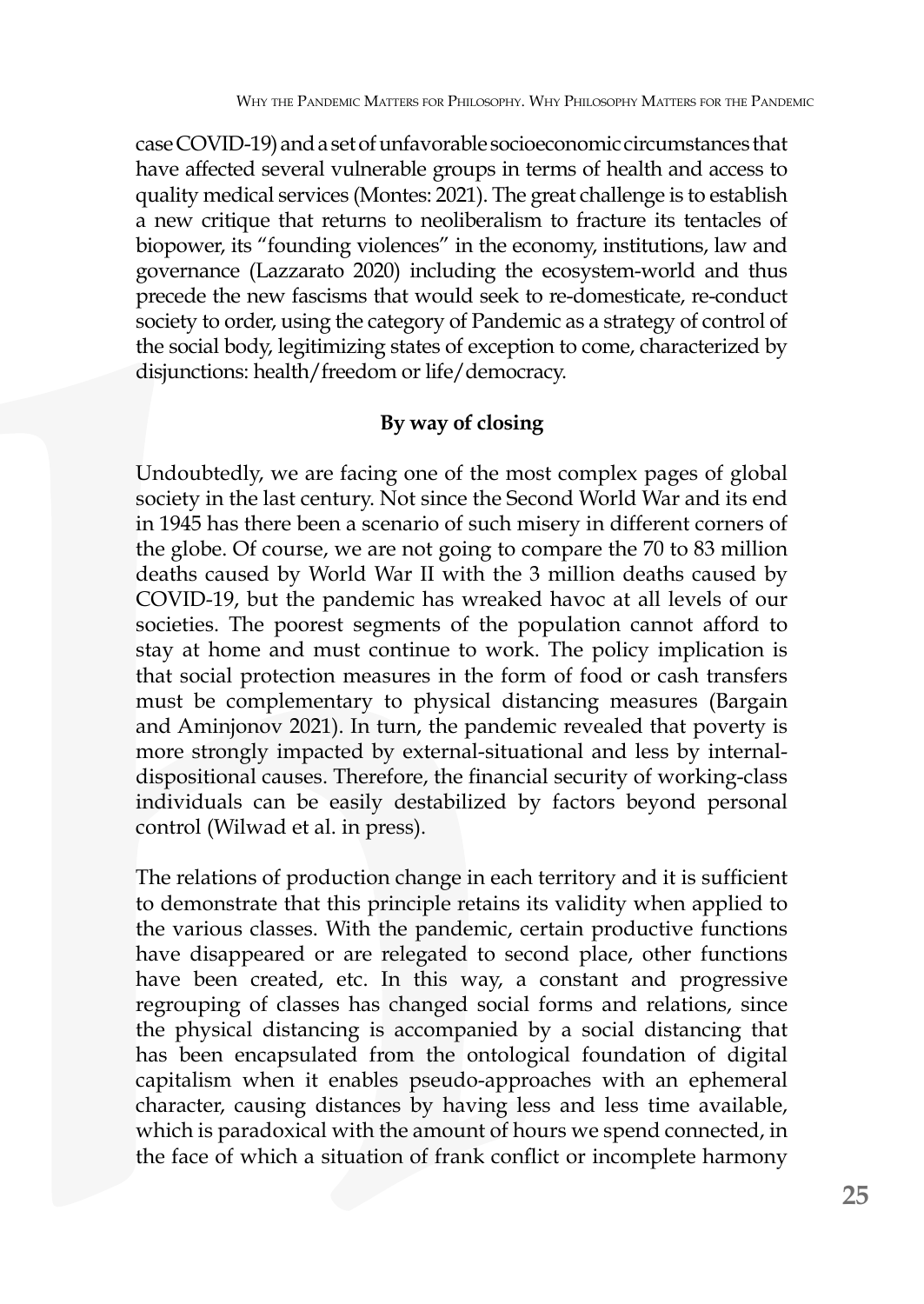prevails. Therefore, class psychology is determined by the totality of the living conditions of each class and in many spaces there is a psychology of weariness and disgust with life.

In the past, hunger strikes in tsarist prisons were acts of class struggle, of protest in order to fan the flame of a conflict, as a symbol of solidarity (Bukharin 260). Today, the pandemic has dynamited a regrouping of forces. Social psychology emerges to be a kind of storehouse for ideology. The ideology of the struggle in the pandemic crystallizes in a program, in a system of demands such as the social struggle for the recovery in Chile of the money appropriated and stagnated in a system of forced savings by the Pension Fund Insurers created in 1980 [AFP]. The vast majority of people receive pensions of approximately 210 US dollars, while the armed forces and their families receive large amounts. Due to the economic difficulties caused by the Pandemic, the political party Federación Regionalista Verde Social began the political struggle to achieve the first withdrawal of 10% of the workers' money, but the second and third withdrawals would not have been possible without the struggle of non-governmental and social organizations.

Sartre expressed it very well in Materialism and Revolution, when he argued that the members of the ruling class are (were) convinced that the oppressed classes are (were) part of nature, for the sacred men and therefore, they should not command. In this case, the major economic groups have developed an extraordinarily secure business for their businesses, at the cost of paltry pensions for the people who have been oppressed for years. However, it is not enough to be oppressed to be revolutionary. Sartre reminds us that the Canuts of Lyon, the workers of the June 1848 days, were not revolutionaries but revolters, since they fought for an improvement in the conditions of their lot but not for its radical transformation (Sartre 1960).

In this analysis, it is important to add the role of philosophy in order to safeguard ethnic (social) justice and to go against governmental hegemony (Ziarek: 2020). The ideology of philosophy is to get to the root causes and the ultimate reason for the pandemic is our relentless destruction of nature and even ruthless exploitation of animals (Oskala 2020). Philosophy has a relevant role in modifying the existing conditions and as self-consciousness of the zeitgeist<sup>17</sup>, it presents its belief systems and to be revolutionary it

<sup>&</sup>lt;sup>17</sup> German expression meaning "the spirit (Geist) of a time (Zeit)". It refers to the intellectual and cultural climate of an era.

**<sup>26</sup>** Discusiones Filosóficas. Año 22 Nº 38, enero - junio, 2021. pp. 15 - 30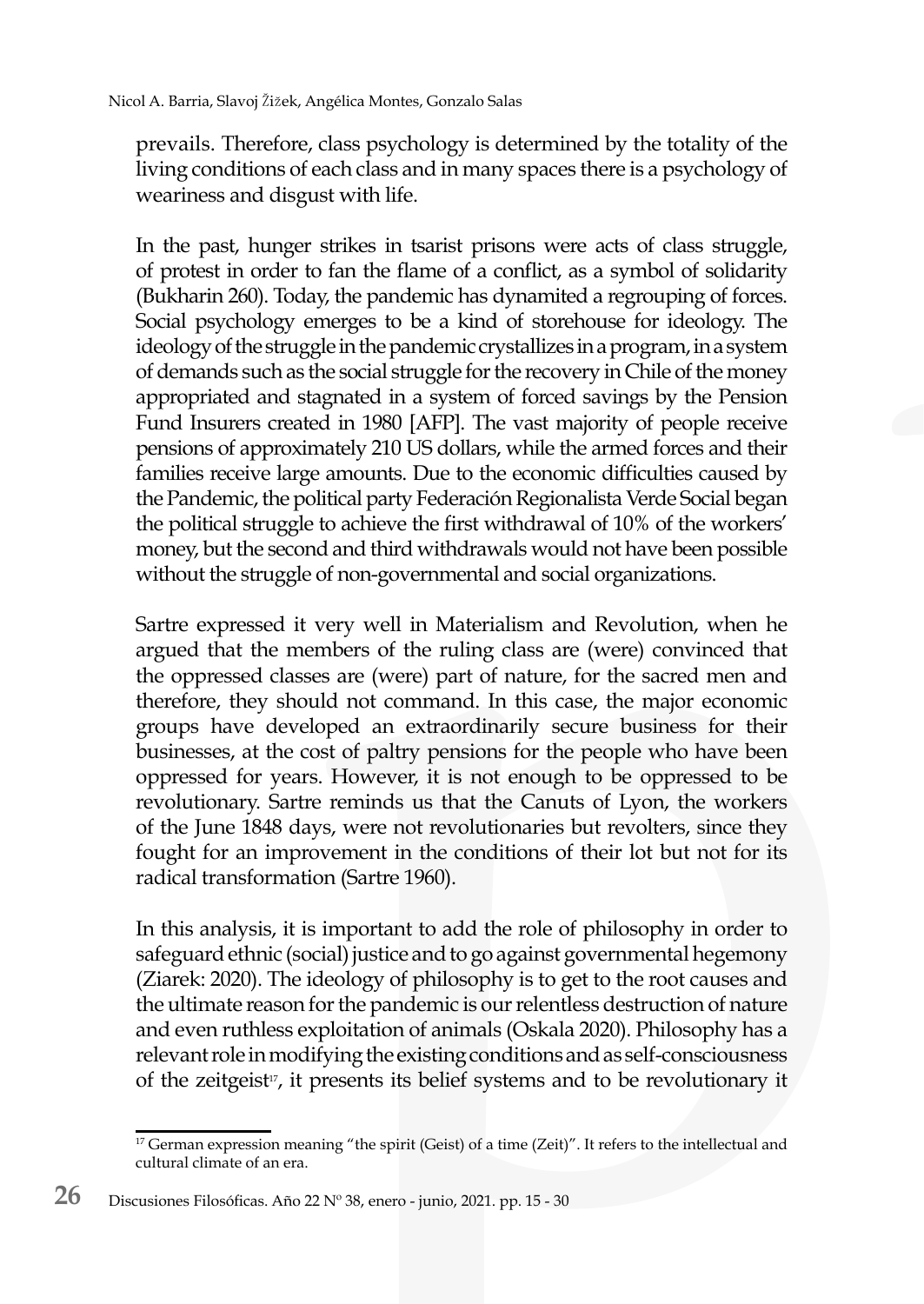must make explicit a critical thought that, when linked to action, becomes militant and allows the development of the consciousness of the people in the social structure and enables the bios politiko to take off, leading to a more natural coexistence of the zôê.

The time has come to conclude this article. We have already said it at the beginning: the pandemic has evidenced new processes of ideologization and although certain tendencies exist, it is necessary to de-globalize and subjectivize the phenomenon to be analyzed according to the needs of each territory. Since the first semester of 2020, there has been a worsening of the inequality that plagues our nations and while the pandemic continues its course, the most dispossessed continue to be the most affected. The management of the pandemic should seek new ways of solidarity, of collaboration to speak of a new "empowerment process" to found a new balance of the social body, not only on an economic basis, but on a revolutionary, conscious and solidary psychology, where a history of harmoniously constituted societies can begin.

#### **References**

Althusser, Louis. Lenin and Philosophy, and Other Essays. Monthly Review Press, 1972.

Agamben, Giorgio. *Homo sacer*, vol. *Le Pouvoir souverain et el vie nue*. / Vol. 1. Seuil, 1997.

Bourdieu Pierre. « Le néo-liberalisme, utopie (en voie de réalisation) d'une exploitation sans limites », In *Contra-feux*, Raison d'agir, 1998.

Chauhan, Priyanshi. «Gendering COVID-19: Impact of the Pandemic on Women's Burden of Unpaid Work in India». *Gender Issues*, oct. 2020. https://doi.org/10.1007/s12147-020-09269-w

Bargain, Olivier, y Ulugbek Aminjonov. «Poverty and COVID-19 in Africa and Latin America». World Development, vol. 142, jun. 2021, p. 105422. https://doi.org/10.1016/j.worlddev.2021.105422

Bujarin, Nicolai. *El materialismo histórico.* Editorial Cenit, 1993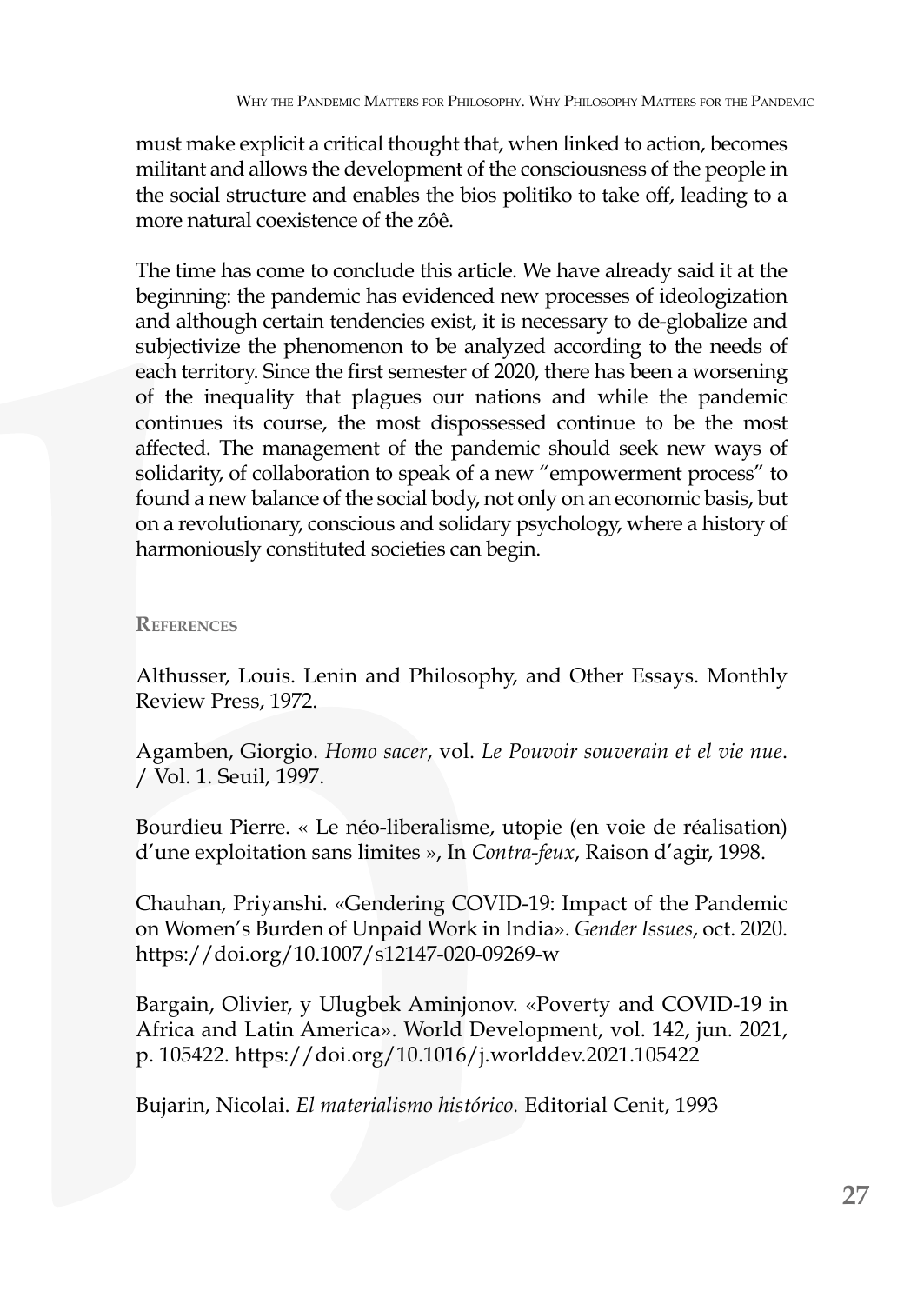Nicol A. Barria, Slavoj Žižek, Angélica Montes, Gonzalo Salas

Chang, Wen-Han. «Understanding the COVID-19 Pandemic from a Gender Perspective». *Taiwanese Journal of Obstetrics and Gynecology*, vol. 59, no. 6, nov. 2020, pp. 801-07. https://doi.org/10.1016/j. tjog.2020.09.004

D'Annibale, Danielle A., et al. «Viewing the COVID-19 Pandemic Through a Sex and Gender Lens». *Journal of Women's Health*, vol. 30, no. 4, Apr. 2021, pp. 457-59. https://doi.org/10.1089/jwh.2020.8847

Ellacuría, Ignacio. «Ideología e inteligencia»*.* In *Cursos universitarios*. UCA Editores, 2009.

Estrela, Fernanda Matheus, et al. «Pandemia da Covid 19: refletindo as vulnerabilidades a luz do gênero, raça e classe». Ciência & Saúde Coletiva, vol. 25, no. 9, sep. 2020, pp. 3431-36. https://doi.org/10.1590/1413- 81232020259.14052020

Escobar, Arturo. *La invención del Tercer Mundo.* Fundación Editorial el perro y la rana, 2007.

Esposito Roberto. *Immunitas. Protection et négation de la vie.* Seuil coll. L'ordre philosophique, 2021.

Juaristi, Jon. «La Peste Negra y sus secuelas en la historia y en la cultura». *Cuaderno de Cultura.* Abril-Junio, 2020, pp.1-4 https://www. revistasculturales.com/xrevistas/PDF/103/2083.pdf

Klein Naomi. «La stratégie du choc–la montée d'un capitalisme du désastre.» Paris, Actes Sud, 2008.

Klein Naomi. *Plan B pour la planète. Le New Deal vert.* Actes Sud, 2019.

Latour, Bruno. *Où atterrir?: comment s' orienter en politique.* La Découverte, 2017.

Latour, Bruno. *Nous n'avons jamais été modernes : essai d'anthropologie asymétrique*. La Découverte, 1991.

Larrère, Catherine, et al. «Philosophie du réchauffement climatique» Philosophie magazine, no.46, 2020, pp.1-80, https://www.philomag. com/archives/hors-serie-46-philosophie-rechauffement-climatique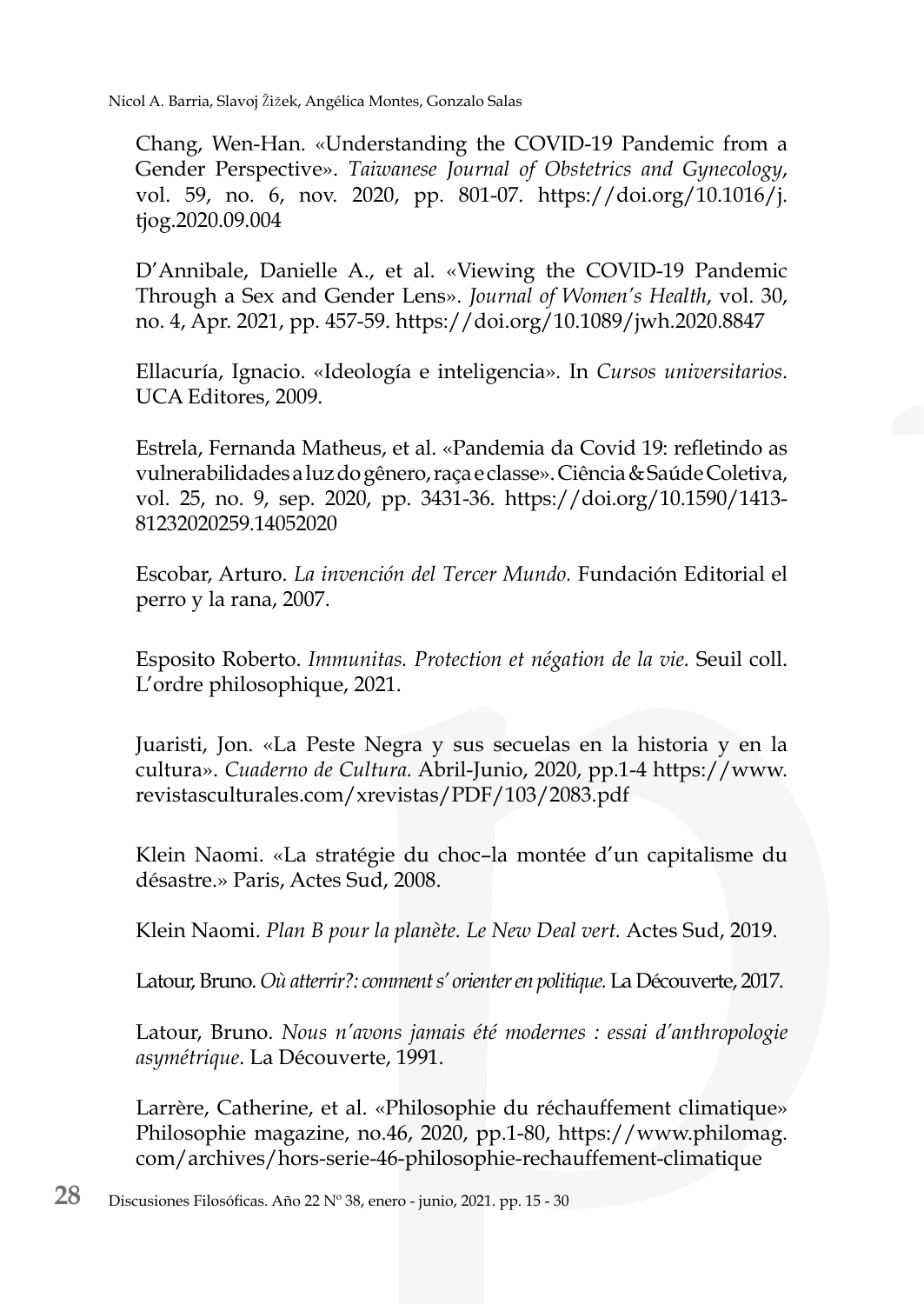Larrain, Jorge. *The concept of Ideology. University of Georgia Press,* 1979.

Lazzarato Maurizio. *El capitalismo odia a todo el mundo, Fascismo o revolución.* Eterna Cadencia Editorial, 2020.

Marshall, William F. « Why are people of color more at risk of coronavirus complications? » *Mayo Clinic*, 13 Aug 2020, https://www. mayoclinic.org/diseases-conditions/coronavirus/expert-answers/ coronavirus-infection-by-race/faq-20488802

Moore, Jason*,* editor. Anthropocene or capitalocene? nature, history, and the crisis of capitalism. PM Press, 2016.

Montes, Angélica. "Del antropoceno a la pandemia como ideología" Revista Internacional de Filosofía Hodós, vol.10, no.13, 2021, pp.112-120, http://revistaodos.org/hodos/index.php/journal/article/view/38/4

Oksala, Johanna y DePaul University. «Philosophy in a Time of Pandemic». Philosophy Today, vol. 64, no. 4, 2020, pp. 895-99. https://doi.org/10.5840/philtoday20201124373.

Ortiz Crespo. Gonzalo. «La gran aceleración en la actividad humana se inició en 1950», *Gestión digital,* no.254,*2015, pp.22-36*. https:// revistagestion.ec/analisis-investigacion/la-gran-aceleracion-en-laactividad-humana-se-inicio-en-1950

Pavón-Cuellar, David. *El virus del Capital*. Editorial La Docta Ignorancia, 2021.

Paris, Rainer. «Corona: Die Zerstörung des Alltags». *Die Welt,* 23 sep. 2020. www.welt.de, https://www.welt.de/kultur/plus216264982/ Corona-Die-Zerstoerung-des-Alltags.html.

Sartre, J.P. (1960). *Materialismo y revolución.* Editorial Dédalo.

Sánchez Vidal, Alipio. «Empoderamiento, liberación y desarrollo humano». *Psychosocial Intervention,* vol. 26, no. 3, 2017, pp. 155-63. https://doi.org/10.1016/j.psi.2017.05.001

Sze, Shirley, et al. «Ethnicity and Clinical Outcomes in COVID-19: A Systematic Review and Meta-Analysis». *EClinicalMedicine*, vol. 29-30, dec. 2020, p. 100630, https://doi.org/10.1016/j.eclinm.2020.100630